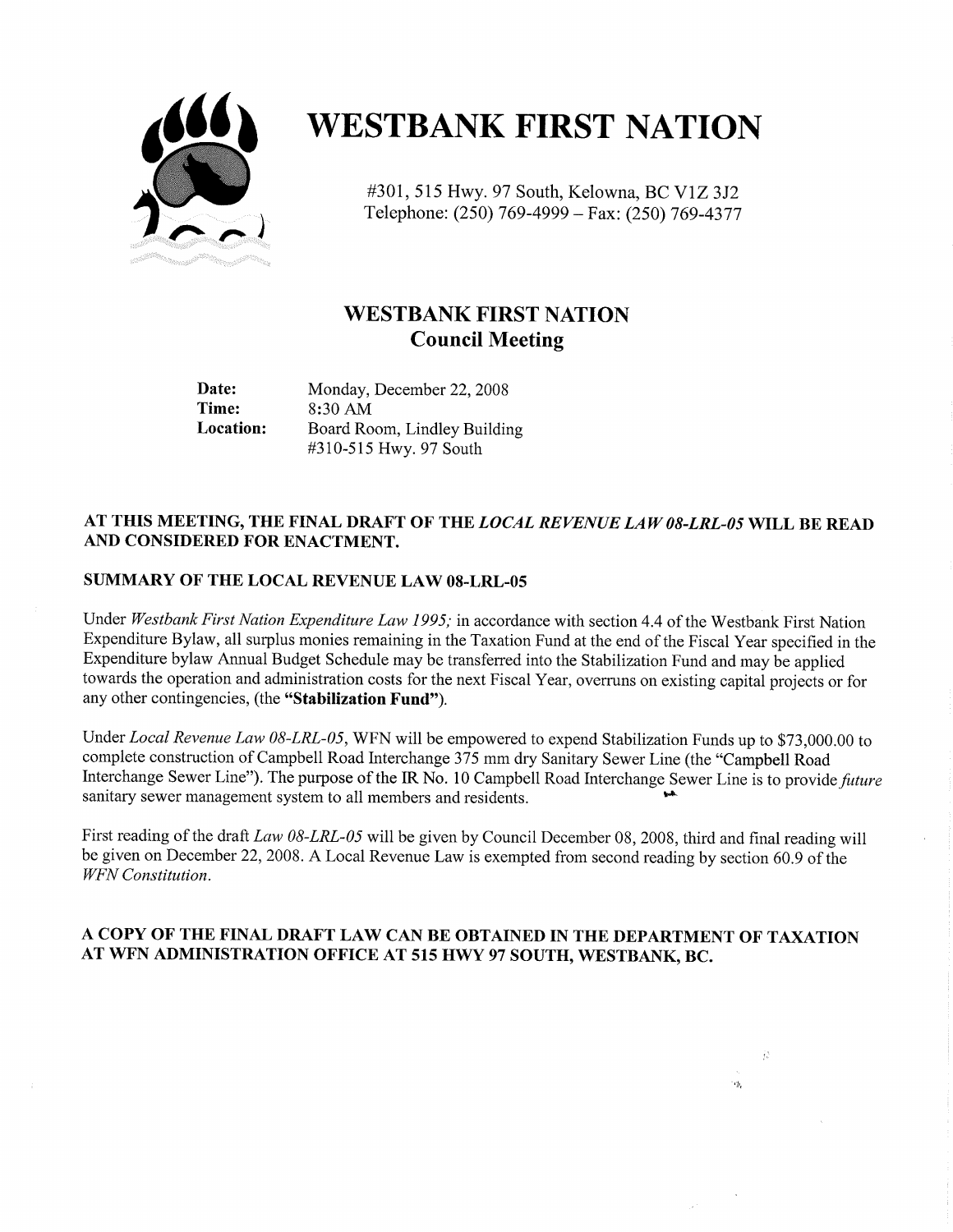

# **ADMINISTRATION** MEMORANDUM

#### DATE: NOVEMBER 28, 2008

To: PAT FOSBERY Al DIRECTOR OF OPERATIONS

#### FROM: ERNEST JACK SURVEYOR of TAXES

#### RE: LOCAL REVENUE LAW 08-LRL-05

#### BACKGROUND

Please find attached the following documents; Final draft of Local Revenue Law 08-LRL-05; Posted notice for Local Revenue Law 08-LRL-05. This Local Revenue Law 08-LRL-05 has been reviewed by WFN Council Secretariat.

This Local Revenue Law empowers westbank First Nation to expend Stabilization Funds up to This Local Revenue Law empowers Westbank First Nation to expend Stabilization Funds up to<br>\$73,000.00 for the purpose of completing construction of the Campbell Road Interchange 375 mm sanitary<br>sewer line within the Tsinsti sewer line within the Tsinstikeptum Indian Reserve No. 10.

A draft of this Law was presented to the Advisory Council via email on November 28, 2008 for their perusal and input at the Advisory Councils next meeting scheduled for December 2, 2008. Local Revenue Law 08-LRL-05 will receive first reading on December 08, 2008 and notice will be posted on December <sup>12</sup> <sup>2008</sup> as per section 63.2 of the westbank First Nation Constitution, which requires the final draft law shall be posted at least <sup>10</sup> days before the Chief and Council meeting in <sup>a</sup> public area of the westbank administration building.

#### RECOMMENDATION

That westbank First Nation Chief and Council give third reading, to westbank First Nation Local Revenue Law 08-LRL-05.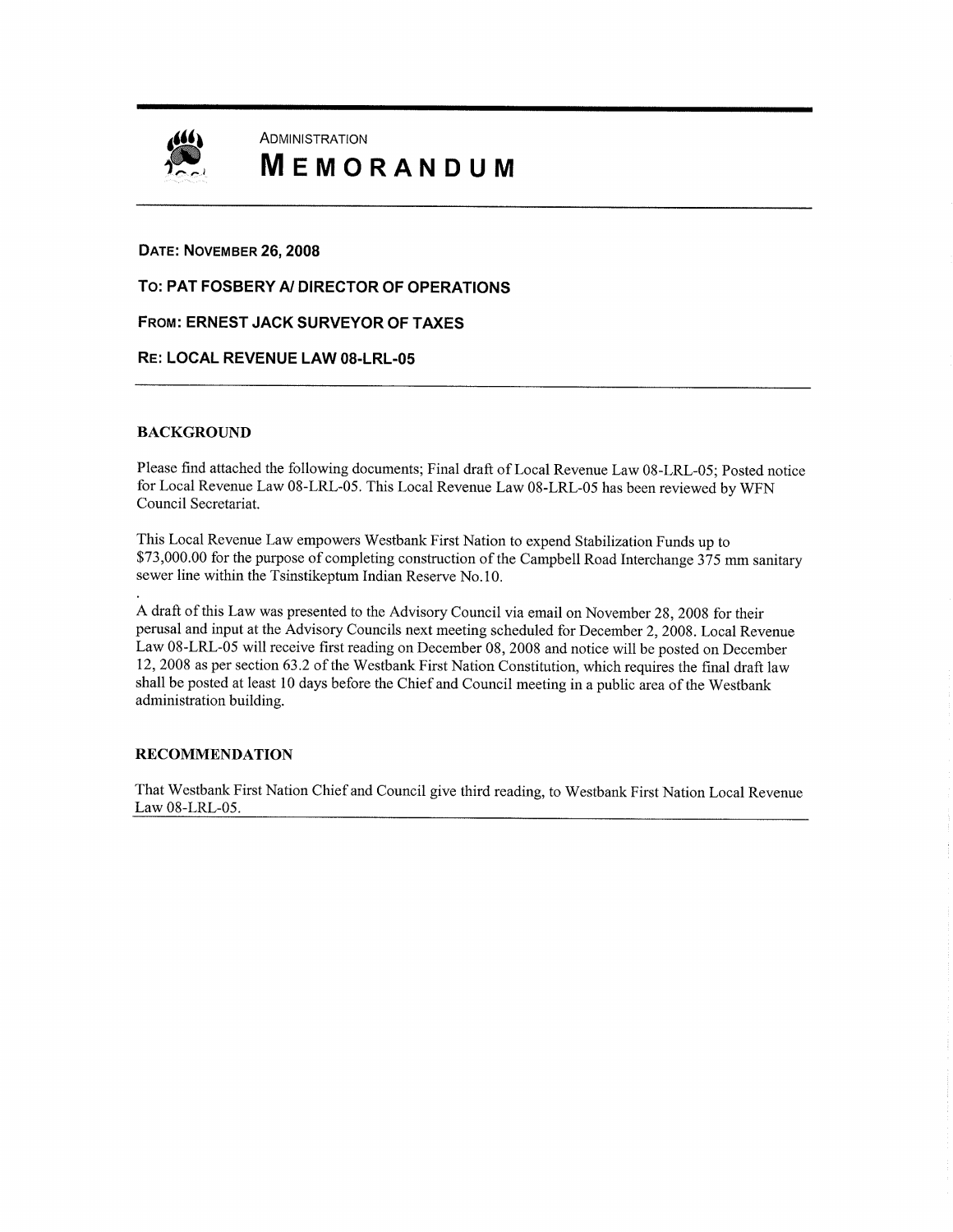# WESTBANK FIRST NATION LOCAL REVENUE LAW 08-LRL-05

A Local Revenue Law providing for the expenditure of Stabilization Funds to fund the construction of the Campbell Road Interchange 375mm dry sanitary sewer line within the Tsinstikeptum Indian Reserve No. 10.

### WHEREAS:

- A. Pursuant to Section 83(1) of the *Indian Act* and Westbank First Nation's inherent right of self-government, Westbank First Nation has enacted the Westbank First Nation Property Taxation By-law, 95-TX-08 (the "Taxation By-law");
- B. In accordance with section 4.4 of the Westbank First Nation Expenditure By -law, 1995, all surplus monies remaining in the Taxation Fund at the end of the Fiscal Year specified in the Expenditure bylaw Annual Budget Schedule may be transferred into the Stabilization Fund and may be applied towards the operation and administration costs for the next Fiscal Year, overruns on existing capital projects or for any other contingencies, (the "Stabilization Fund"). Furthermore in accordance with section 77.4 of the Westbank First Nation Constitution, Local Revenues may only be expended under the authority of <sup>a</sup> Local Revenue Law;
- C. Pursuant to the Westbank First Nation Expenditure By -law, 1995, amended by By-law 97-TX-03 (the "Expenditure By-law"), Westbank First Nation is authorized to expend moneys raised pursuant to the Taxation By -law for local purposes, including the provision of Local Services on Reserve and capital projects;
- D. The Council of Westbank First Nation approved in <sup>2007</sup> an expenditure of \$73,000.00 for the extension of a 375 mm diameter dry sanitary sewer line to be installed by EAC under the L300 alignment as part of the Campbell Road Interchange Project.
- E. Westbank First Nation has estimated the total cost of construction of the IR# 10 Campbell Road Interchange Sanitary Sewer Line Project to be not more than Westbank First Nation has estimated the total cost of co<br>Campbell Road Interchange Sanitary Sewer Line Projec<br>\$73,000.00 as outlined in Schedule "A" to this by-law.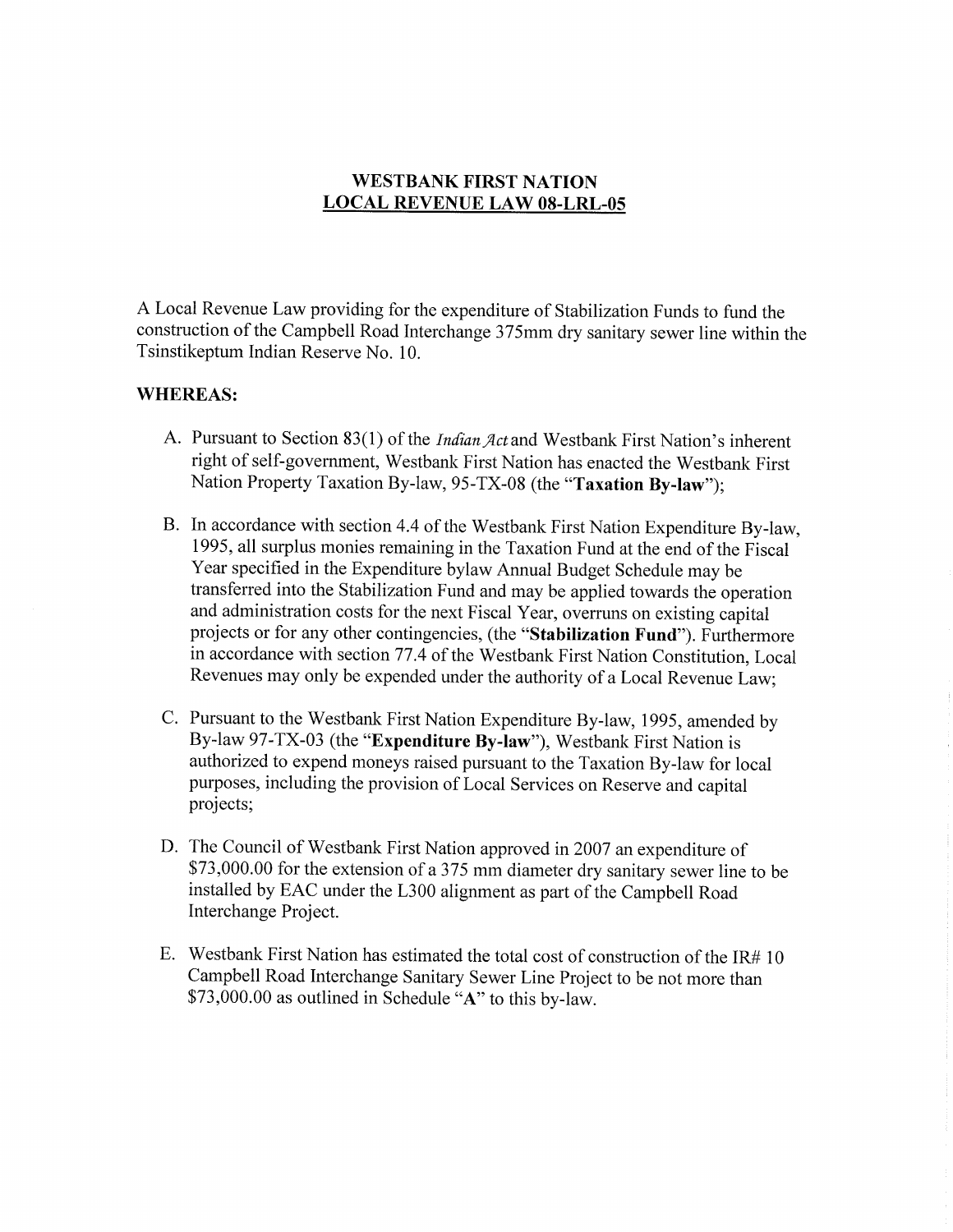Now THEREFORE, THE Council of Westbank First Nation hereby enacts the following Local Revenue Law;

# SHORT TITLE

1. This By -law may be cited for all purposes as the I.R. #10 Campbell Road Interchange Sanitary Sewer Line Capital Expenditure Local Revenue Law 08-LRL-05.

# EXPENDITURE AUTHORIZATION

- 2. Westbank First Nation hereby acknowledges that it is in the best interests of the members of Westbank First Nation to construct the IR# 10 Campbell Road Interchange Sanitary Sewer Line Project as summarized in schedule "A" to this Local Revenue Law.
- 3. Westbank First Nation hereby approves the expenditure of not more than Westbank First Nation hereby approves the expenditure of not more than<br>Seventy-Three Thousand (\$73,000.00) Dollars from the Stabilization Fund to<br>complete construction of the IR# 10 Campbell Road Interchange Sanitary Sey complete construction of the IR# 10 Campbell Road Interchange Sanitary Sewer Line Project (the "Project Funds").
- 4. Westbank First Nation also authorizes the expenditure of all or <sup>a</sup> portion of the Project Funds to acquire all such lands, easements, rights-of-way, licences, permits, rights and authorities as may be required or desirable for or in connection with the construction of the IR# 10 Campbell Road Interchange Sanitary Sewer Line Project.
- 5. Westbank First Nation also authorizes the expenditure of all or <sup>a</sup> portion of the Project Funds to engage consultants, enter into such private sector partnerships, and carry out negotiations with the Province of British Columbia as deemed appropriate and as may be required for or in connection with the complete construction of the IR#10 Campbell Road Interchange Sanitary Sewer Line Project.
- 6. Any of the Project Funds not expended on the IR# 10 Campbell Road Interchange Sanitary Sewer Line Project or incidental costs related thereto, will be reimbursed to and deposited in the Cumulative Fund upon completion of the IR# 10 Campbell Road Interchange Sanitary Sewer Line Project.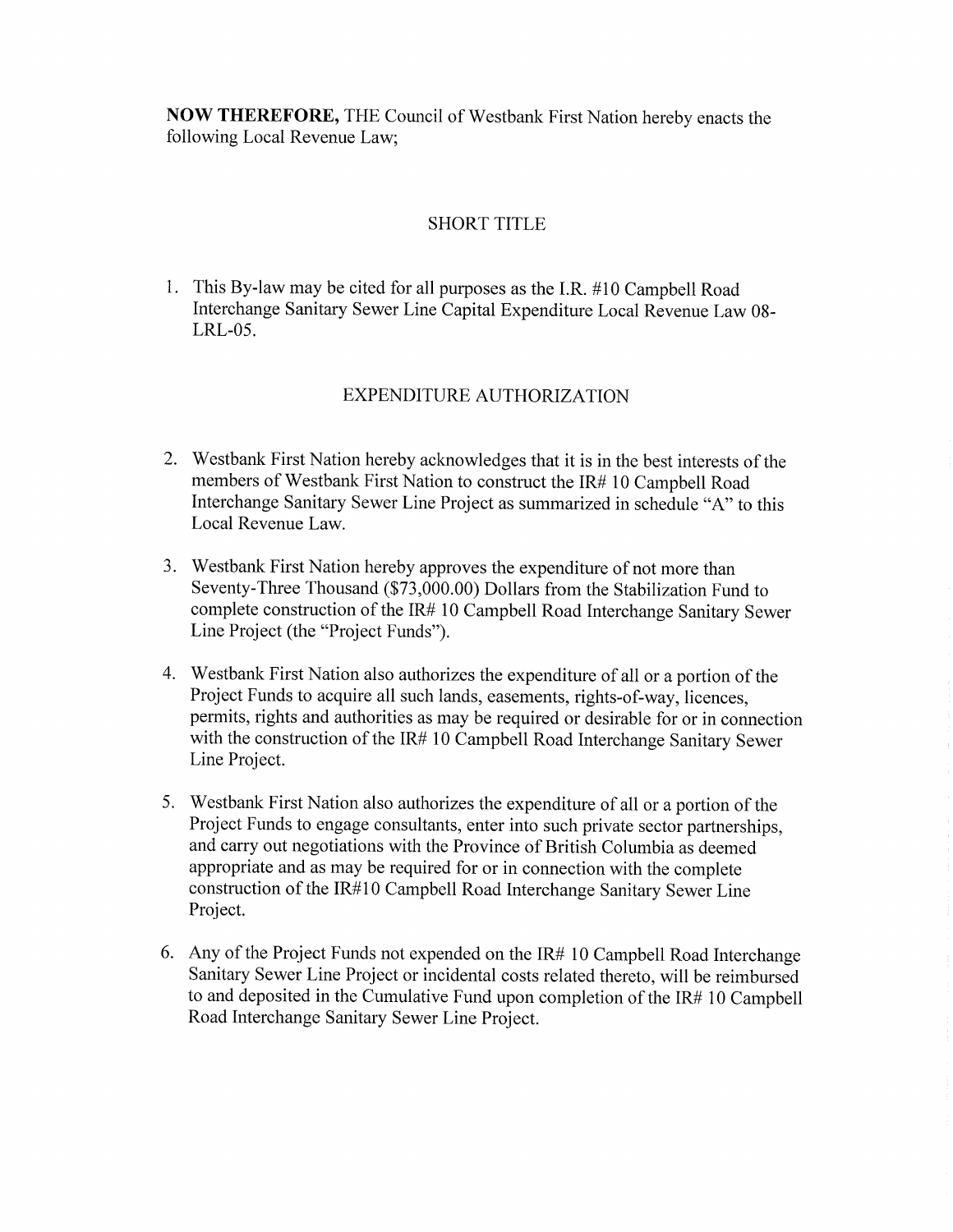## EFFECTIVE

This Local Revenue Law comes into full force and effect upon enactment in This Local Revenue Law comes into full force and effect upon enactment in accordance with section 63.3(a) of the Westbank First Nation Constitution;

BE IT HEREBY RESOLVED AND AGREED that this Law, entitled the "Westbank First Nation Local Revenue Law 08-LRL-05" is hereby:

Read <sup>a</sup> first time by the Council of Westbank First Nation at <sup>a</sup> duly convened meeting held on the  $8<sup>th</sup>$  day of December 2008.

Exempt from second reading pursuant to section 60.9 of Westbank First Nation Constitution.

Read a third time by the Council of Westbank First Nation at a duly convened meeting held on the  $22<sup>nd</sup>$  day of December 2008.

 $\mathcal{F}$ **Cobert Louie** 

t

Councillor Larry Derrickson

Councillor Loretta Swite

Councillor Brian Eli

 $\text{CowMci}$ 

<sup>y</sup>f

lor Michael De Guevara